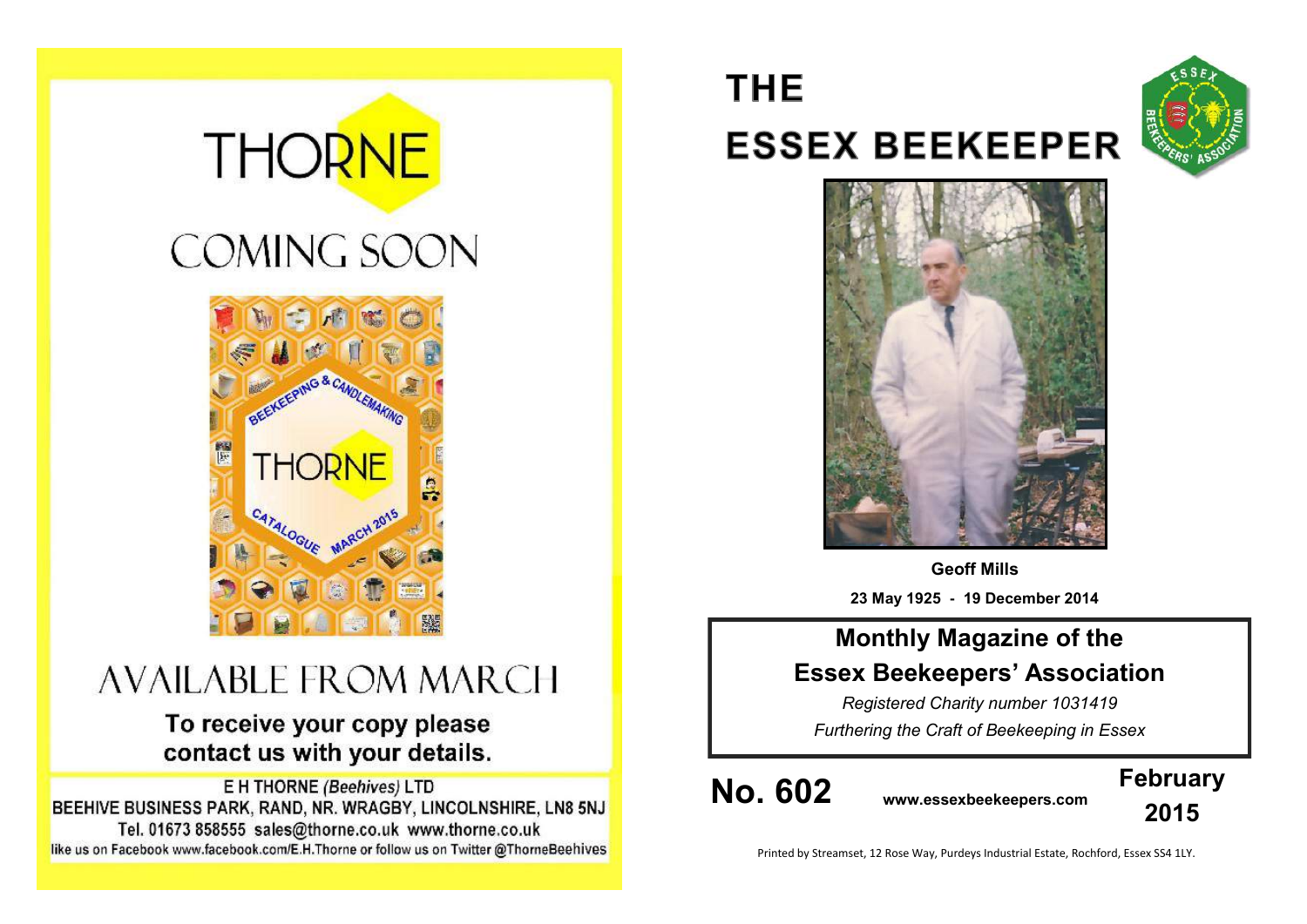# **Divisional Meetings**

## **February & March 2015**

| 6 Feb  | Friday<br>8.00pm    | Romford                  | <b>From Cappings to Candles - Jim McNeill, Chadwick</b><br>Hall, St. Michael's Church, Main Road, Gidea Park,<br>Romford RM2 5EL                                                           |  |
|--------|---------------------|--------------------------|--------------------------------------------------------------------------------------------------------------------------------------------------------------------------------------------|--|
| 16 Feb | Monday<br>7.30pm    | <b>Chelmsford</b>        | 'Gardening for Wildlife and Pollinators'<br>- Steve<br>Perry & Richard Romang (Writtle Garden Design Lec-<br>turers) at The Link, Trinity Methodist Church, Rainsford<br>Road, Chelmsford. |  |
| 18 Feb | Wednesday<br>7.30pm | <b>Saffron</b><br>Walden | 'Bumblebees for Beekeepers' - Talk by John Tay-<br>lor. Thaxted Guildhall, CM6 2LA                                                                                                         |  |
| 18 Feb | Wednesday<br>7.30pm | Dengie 100<br>& Maldon   | Members meeting - The Norton, Cold Norton CM3<br>6JE                                                                                                                                       |  |
| 19 Feb | Thursday<br>7.30pm  | Epping<br>Forest         | 'Swarm Control' - Chingford Horticultural Hall                                                                                                                                             |  |
| 24 Feb | Tuesday<br>7.30pm   | <b>Saffron</b><br>Walden | BBKA Module 3 Study Group - St Mary's centre,<br>Great Dunmow CM6 2AE                                                                                                                      |  |
| 25 Feb | Wednesday<br>7.30pm | <b>Southend</b>          | And on 3, 10 & 17 March.<br>Herbaceous Borders at Hyde Hall.                                                                                                                               |  |
| 26 Feb | Thursday<br>7.30pm  | <b>Colchester</b>        | Open Forum<br>a chance to ask beekeeping<br>questions to a panel of experts<br>Langham<br><b>Community Centre</b>                                                                          |  |
| 28 Feb | Saturday<br>7.30pm  | <b>Braintree</b>         | Annual Dinner - Constitutional Club, Braintree CM7<br>1TY.                                                                                                                                 |  |
| 5 Mar  | Thursday<br>8.00pm  | <b>Harlow</b>            | 'Spring Preparation' - Kings Church, Red Willow,<br>Harlow CM19 5PA.                                                                                                                       |  |
| 6 Mar  | Friday<br>8.00pm    | <b>Romford</b>           | Folklore of Wild Flowers and Bees - William Tyler<br>Chadwick Hall, St.Michael's Church, Main Road,<br>Gidea Park, Romford RM2 5EL                                                         |  |
| 16 Mar | Monday<br>7.30pm    | <b>Chelmsford</b>        | 'What to do with your bees if ' - Ted Grad.<br>The Link, Rainsford Road, Chelmsford                                                                                                        |  |
| 19 Mar | Thursday<br>7.30pm  | Epping<br>Forest         | tbc                                                                                                                                                                                        |  |
| 25 Mar | Wednesday<br>7.30pm | <b>Southend</b>          | <b>Spring Preparation</b><br>$\mathcal{L}^{\text{max}}$<br>WI Hall, Bellingham Lane,<br>Rayleigh SS                                                                                        |  |
| 26 Mar | Thursday<br>7.30pm  | <b>Colchester</b>        | 'Getting Hives ready for the season' - Langham<br>Community Centre                                                                                                                         |  |

### **Who's who and how to contact them**

**President of EBKA** *Eric Fenner* Hon Member BBKA Hon CLM EBKA

**Trustees:**

| <u></u>                                                                                                                            |                                            |                                               |                                                                                                                                      |                                                                                             |  |  |  |
|------------------------------------------------------------------------------------------------------------------------------------|--------------------------------------------|-----------------------------------------------|--------------------------------------------------------------------------------------------------------------------------------------|---------------------------------------------------------------------------------------------|--|--|--|
| Chairman∶                                                                                                                          |                                            | Walden, Essex. CB10 2LF. email chair@ebka.org |                                                                                                                                      | Richard Ridler, Old Barn House, 36, Walden Road, Sewards End, Saffron<br>tel. 01799 218 023 |  |  |  |
| Secretary:                                                                                                                         | Michael Webb                               |                                               |                                                                                                                                      | 19 Ingrebourne Gardens, Upminster, Essex RM14 1BQ                                           |  |  |  |
|                                                                                                                                    | email                                      |                                               |                                                                                                                                      | gsecebka@virginmedia.com tel. 01708 250 606 / 07712 490 511                                 |  |  |  |
| Treasurer:                                                                                                                         | Bob Manning                                | 12, Moorland Close, Collier Row, RM5 2AB      |                                                                                                                                      |                                                                                             |  |  |  |
|                                                                                                                                    |                                            | email treasurer@ebka.org                      |                                                                                                                                      | tel: 01708 760 770                                                                          |  |  |  |
| <b>Braintree</b>                                                                                                                   |                                            | James Jolley                                  |                                                                                                                                      | mrjolley@live.co.uk                                                                         |  |  |  |
| Chelmsford<br><b>Richard Alabone</b>                                                                                               |                                            |                                               | r.alabone@sky.com                                                                                                                    |                                                                                             |  |  |  |
| Colchester<br>Lee Bartrip                                                                                                          |                                            |                                               |                                                                                                                                      | leebartrip@gmail.com                                                                        |  |  |  |
| <b>Epping Forest</b>                                                                                                               | Dengie Hundred & Maldon                    | <b>Glenn Mayes</b><br><b>Ian Nichols</b>      |                                                                                                                                      | trustee@dmbka.org.uk<br>ian@iannichols.demon.co.uk                                          |  |  |  |
| Mike Barke<br>Harlow                                                                                                               |                                            |                                               |                                                                                                                                      | mjbarke@googlemail.com                                                                      |  |  |  |
| Romford<br>Pádraig Floyd                                                                                                           |                                            |                                               |                                                                                                                                      | psafloyd@yahoo.com                                                                          |  |  |  |
| Saffron Walden<br>Janice Grieve                                                                                                    |                                            |                                               |                                                                                                                                      | janicegrieve@gmail.com                                                                      |  |  |  |
| Southend                                                                                                                           |                                            | Marquerita Wilson                             |                                                                                                                                      | philandritawilson@sky.com                                                                   |  |  |  |
| <b>Divisional Contacts:</b><br>To contact a local Division:                                                                        |                                            |                                               |                                                                                                                                      |                                                                                             |  |  |  |
|                                                                                                                                    |                                            |                                               |                                                                                                                                      | <b>Braintree:</b> Colleen Chamberlain 01279 876 333 Chelmsford: Brian Spencer 01245 490 843 |  |  |  |
|                                                                                                                                    | Colchester: Morag Chase 01206 522 576      |                                               |                                                                                                                                      | D.H. & Maldon: Carlie Mayes 01245 381 577                                                   |  |  |  |
| Harlow:                                                                                                                            | Nick Holmes 07730 735 752                  |                                               |                                                                                                                                      | Epping Forest: Robin Harman 07971 237 312                                                   |  |  |  |
|                                                                                                                                    | <b>Romford: Pat Allen 01708 220 897</b>    |                                               |                                                                                                                                      | Saffron Walden: Jane Ridler 01799 218 023                                                   |  |  |  |
| <b>Southend: Chad Colby-Blake</b><br>01702 302 209                                                                                 |                                            |                                               |                                                                                                                                      |                                                                                             |  |  |  |
|                                                                                                                                    | <b>EBKA Education Contact:</b>             |                                               | Jane Ridler Old Barn House, 36 Walden Road<br>Sewards End, Saffron walden, Essex CB10 2LF<br>01799 218 023<br>jane.ridler@uwclub.net |                                                                                             |  |  |  |
|                                                                                                                                    | <b>The Essex Beekeeper Magazine:</b>       |                                               |                                                                                                                                      |                                                                                             |  |  |  |
| Editor:                                                                                                                            | Jean Smye,                                 |                                               | email:                                                                                                                               | jsmye@sky.com                                                                               |  |  |  |
| Advertising:                                                                                                                       | Jean Smye                                  |                                               | jsmye@sky.com<br>email:<br>tel. 07731 856 361                                                                                        |                                                                                             |  |  |  |
| Web site:<br>Nick Holmes                                                                                                           |                                            | email:                                        | webmaster@essexbeekeepers.com                                                                                                        |                                                                                             |  |  |  |
|                                                                                                                                    | <b>Distribution and Mailing Secretary:</b> |                                               | Mary Heyes                                                                                                                           | tel. 01702 588 009<br>ml.heyes@virgin.net<br>email:                                         |  |  |  |
| <b>Regional Bee Inspectors for EBKA Region:</b>                                                                                    |                                            |                                               |                                                                                                                                      |                                                                                             |  |  |  |
| Epping Forest and Romford Divisions (excluding Brentwood):<br>Julian Parker<br>julian.parker@fera.gsi.gov.uk<br>tel. 07775 119 469 |                                            |                                               |                                                                                                                                      |                                                                                             |  |  |  |
|                                                                                                                                    |                                            |                                               |                                                                                                                                      |                                                                                             |  |  |  |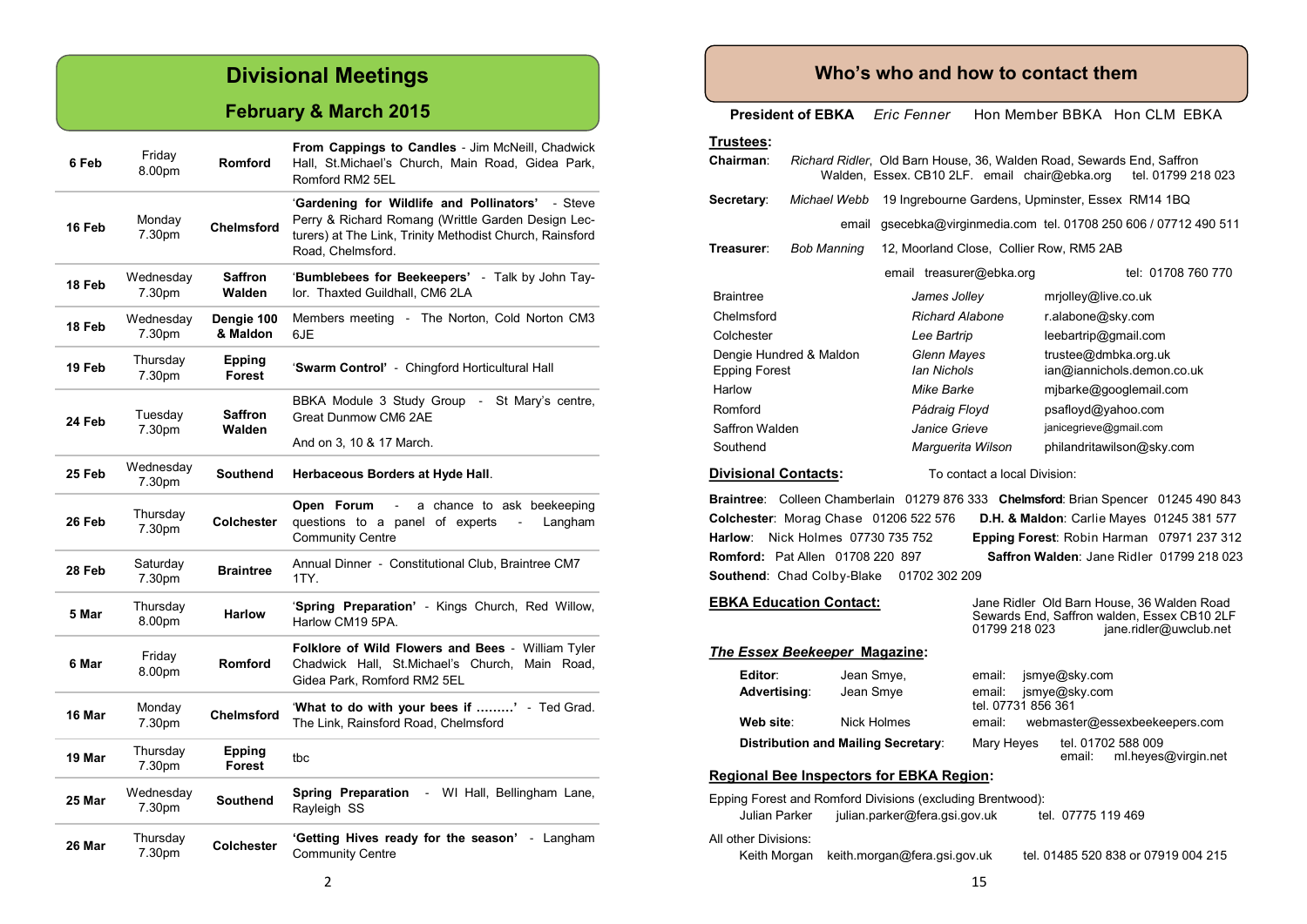# **E**ssex **B**ee**K**eepers **A**ssociation

Present a Bee Health & Disease Recognition Day

at Aldham Village Hall, Brook Street, Aldham, Colchester, Essex. CO6 3RE

on

**Saturday 27th June 2015** 10am to 4pm

*Suitable for Beekeepers of all levels of Experience*



Come and meet your Eastern Regional Bee Inspector Keith Morgan and local Seasonal Bee Inspectors

This relaxed and friendly day will include a mixture of presentations, Useful Tips & Hints with Discussions. Apiary Hygiene - Varroa Comb Recognition



Plus a practical session in the apiary observing how inspectors check for disease



#### **IMPORTANT**

●You will need to bring a packed Lunch ●CLEAN Protective Beekeeping Clothing ●Tea & Coffee will be Provided **Pre Booking of Places is Essential as limited no. available Contact; Jim McNeill on 01708 765898 jimandliz44@aol.co.uk**

## **A DATE FOR YOUR DIARY**

**The 2015 EBKA AGM is to be held at**

**2pm on Saturday 14 March in Room EO6 at Writtle College, Lordship Road, Chelmsford, CM1 3RP**

**Following the AGM, Andrew Beer, a beekeeper & current chairman of the North Bucks Beekeepers' Association will give a talk on** 

#### **"Bees and the Law"**

*Beekeepers, and the authorities to a lesser extent, do not have a sufficiently wide knowledge of the parameters of the law regulating their activities and may either fall foul of them or, through ignorance, may fail to take advantage.*

# **Bumble Bee Books (New & Old)**

**Ash View, Tump Lane**

**Much Birch, Hereford HR2 8HP**

**01981 540 907**

**22 Bumble Bee Posters**

**£3.50 (£7.75 in tube by post)**

**Access/Visa welcome**

**[www.honeyshop.co.uk](http://www.honeyshop.co.uk)**

**Write for our new list in December**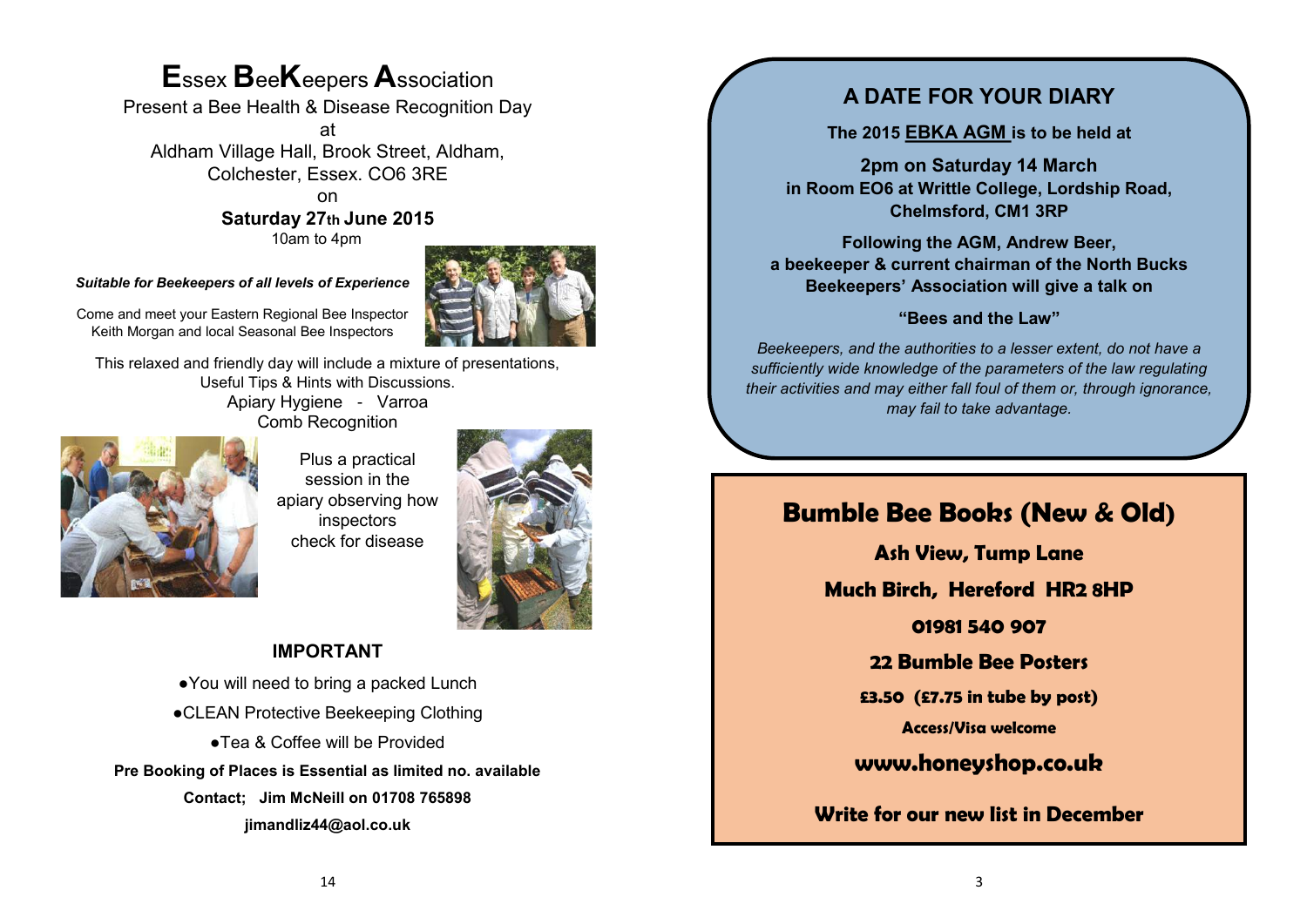

*Clive de Bruyn NDB*

The Christian name by which I, and most beekeepers in Essex, always used was Geoff. It was only at his funeral on 6 January that I found out he was christened Geoffrey Lionel Mills. There must be many who have known Geoff and Sylvia longer than me but I am glad to talk about our association of over forty years. I was invited by Geoff to give a talk to Essex Beekeepers sometime in the mid 70's. This was my first visit to Essex long before I arrived at Writtle College to take the NDB examination and way before I replaced Ted Hooper as the County Beekeeping Lecturer. I remember little about my topic for the afternoon but I do remember the venue - which was in the Mills Garden at 'Tanglewood' and the excellent hospitality and food.

Geoff was a big man in more ways than one. His deep-toned reliable voice carried weight and his background in teaching gave him authority. He was a valuable participant at the Essex CEC, County Honey Show and Pollination Scheme. Geoff was also active in promoting beekeeping in many fields. I well remember the occasions when schoolchildren were given the opportunity to visit his home apiary and be shown the inmates of the hive. I greatly admired Geoff's approach to keeping bees: he was always eager to learn and kept abreast of new developments and problems in the field. He would regularly appear as a student on courses at Writtle. I also used to meet Geoff and Sylvia at beekeeping events all over the country. Despite this depth of knowledge he was not one to force his views on others.

I discovered at the service that Geoff's great involvement with bees

# **Rural Skills and Craft Courses**

**Assington Mill, Assington, Nr Sudbury, Suffolk CO10 5LZ** Book now on the website: www.assingtonmill.com

Assington Mill in Suffolk offers short one to three-day courses on over 50 different topics. We focus mainly on rural and traditional crafts; subjects that fit in with our rural location, but it could be anything that we think people might like to do and that is not available nearby or even elsewhere. Being privately run, we have the flexibility to respond to demand from our students. Qualifications are not given, or exams held, but we aim to help people if they want to take the skills to a higher level. Visit our website to see the list of over 55 different subjects.



Our objective is to provide a friendly and welcoming setting where people can enjoy learning something new which will enrich their lives, and have a great day out with like-minded people. Assington Mill, on a small 70-acre organic farm, lies in one of Suffolk's beautiful secret valleys. This is the most likely site for the mill mentioned in the Domesday Book, and again in historic records for 1588.

We provide home-made and locally -sourced food, much of it grown in the kitchen garden here, and can cater for any diet. Gluten-free food and cakes are a speciality.

#### **Hands on the (Bee) Hive:**

An afternoon with Simon Cousins inspecting his beehives and learning how to find the queen:

**26 May 10 May 31 May** 2.00 - 4.30pm Cost: £40 including tea and cake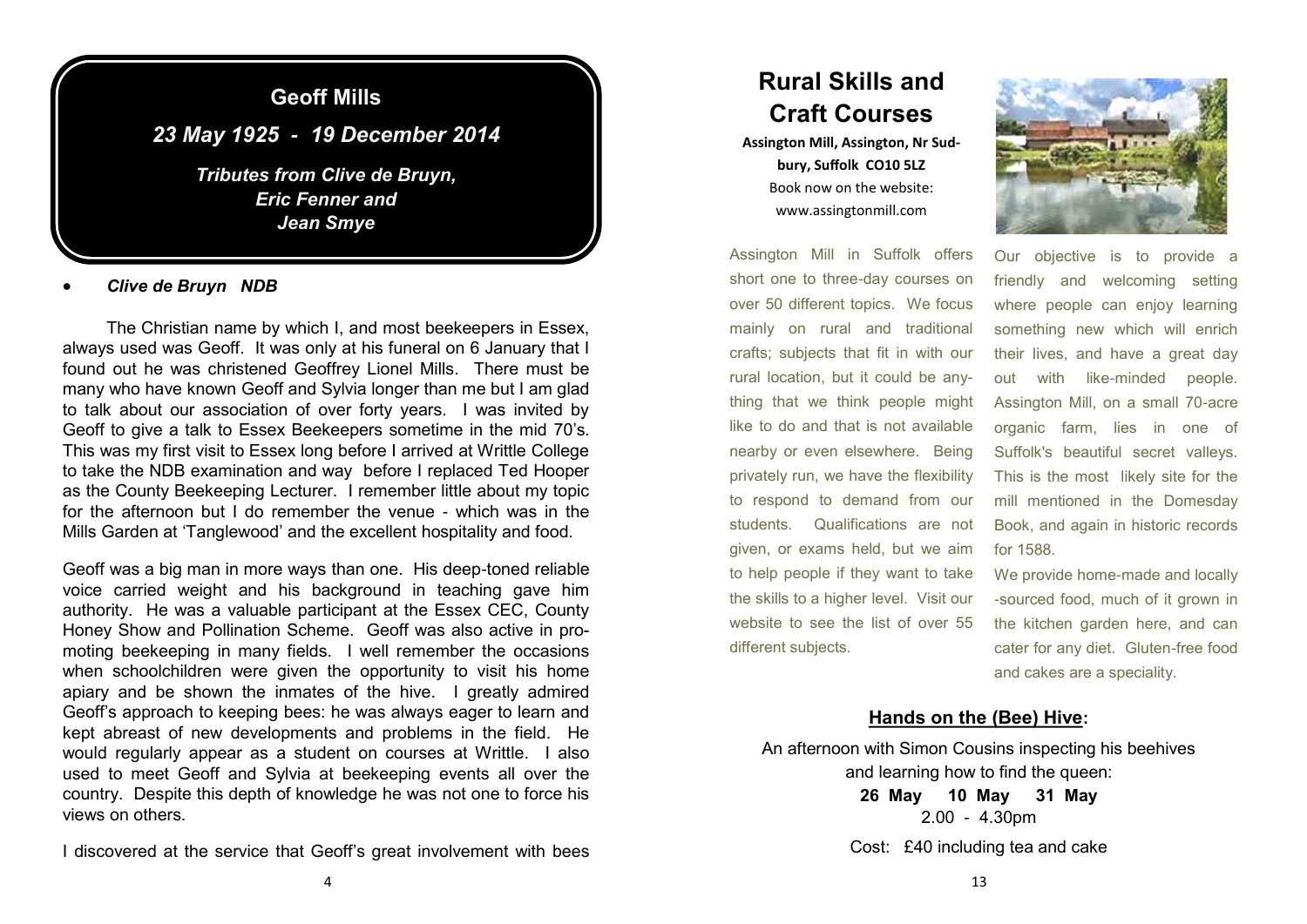

A heavy invasion of Wax Moth in an abandoned hive.

> Photograph by Jean Smye

## **Attention Beekeepers**

*Love beekeeping but hate the honey mess? Too much hassle selling your pure honey to the public or privately? Too cold to stand outside and sell your honey?* **If these are some of your thoughts — look no further Honey Helpers will: Take ALL the hassle out of selling your honey Buy all your honey in one transaction Give competitive rates Payment upon delivery or collection (your choice) Interested? Call us NOW on 07809 562045 or email - [honey.helpers@yahoo.com](mailto:honey.helpers@yahoo.com) To discuss your requirements or for further information.**  You may also sign up for future information. is the dirt dirty dirty dirty dirty dirty dirty dirty dirty dirty dirty dirty dirty dirty dirty dirty dirty dirty

stemmed from a desire to get his fruit trees pollinated when he acquired a house and garden in Essex. His involvement with pollination stayed with him to the end. Many were the meetings of the Essex 'pollination committee' that were hosted by Geoff and Sylvia at Tanglewood. An important feature being the sausage rolls provided by Sylvia.

Knowing Geoff well as a beekeeper after spending so much time in his company it was interesting to hear about his family and his early life before he became a beekeeper. All of us present at his funeral will miss Geoff but none so much as his kinfolk who have our condolences. I found Geoff such an interesting person to talk to and so enquiring on our mutual topic of bees that matters outside that field were generally ignored. I did know about Geoff's activity as a radio ham (one could hardly ignore the mast in his garden). As well as the many people who will miss Geoff in Essex there are beekeepers all over the world who will no longer hear him each Sunday morning when the international 'bee group' used to talk to each other via the radio link.

After my redundancy from Writtle College I often made a short detour when travelling near Danbury. It was always good to see the "*Honey for Sale*" sign along The Ridge which meant I had reached Tanglewood. Geoff operated an 'honesty box' policy so that people could pick up honey and leave the payment when no one was at home. I was always made welcome and given sustenance (thank you Sylvia).

I returned to Essex from Africa the first Sunday of 2015 when I heard about Geoff's death from Jean. I am pleased I was able to attend the service and meet afterwards so many Essex beekeepers from the past, all be it, on a sad event. It is a pity that it takes such an occasion to bring us all together. I recommend (*N.Y. resolution*) that everybody should make an effort in 2015 to look up their 'old' acquaintances now whilst they are still alive.

Geoff now resides at St. Mary's Church, Little Baddow adjacent to a field of oil seed rape. What better resting place could there be for a beekeeper?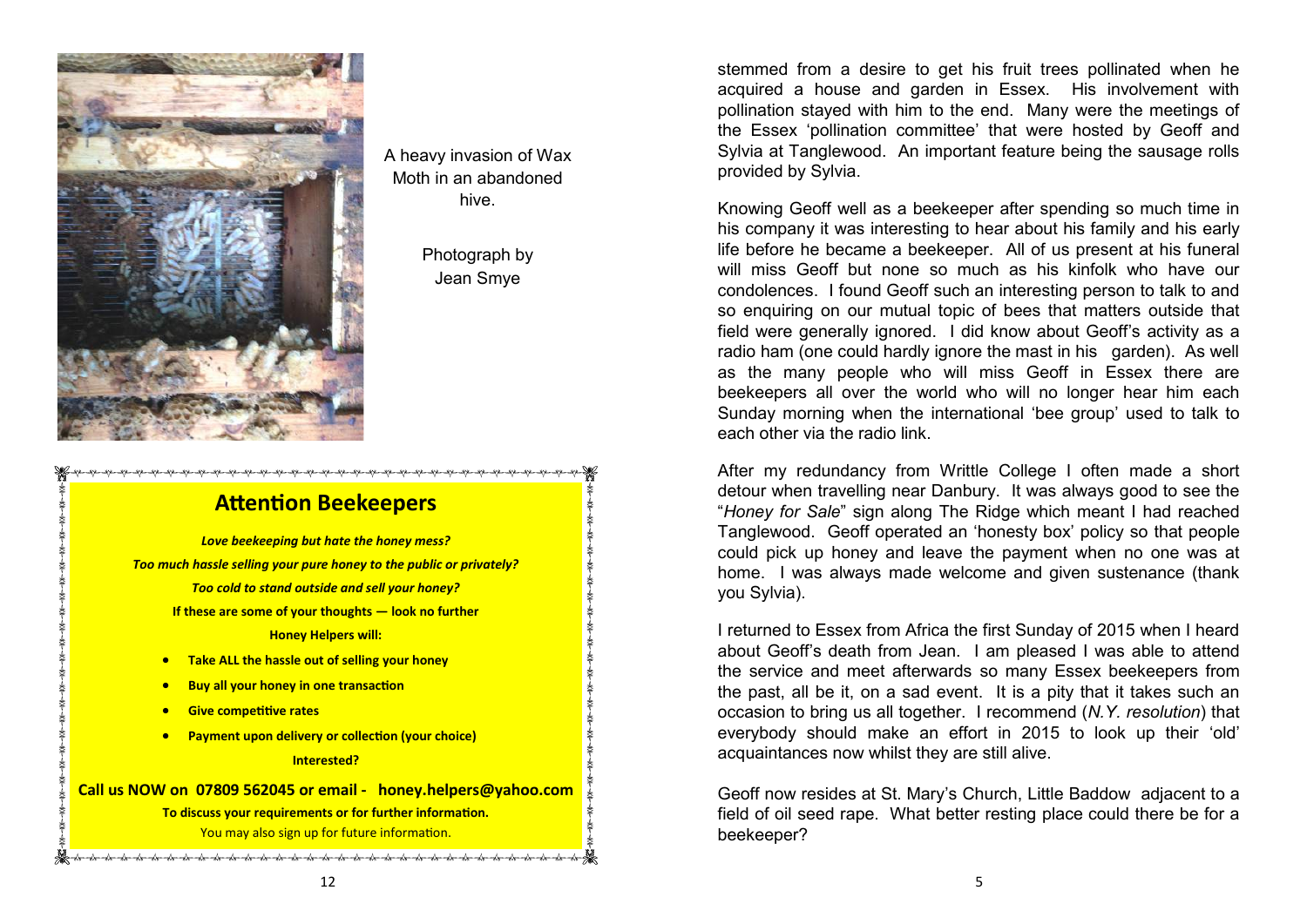#### *Eric Fenner President EBKA & Hon.County Life Member*

Geoff Mills was a Norfolk Man by birth and upbringing and was proud of this lifelong connection with that County. An excellent primary education prepared him for Grammar School which in turn led to his professional engineering career with the Post Office. With a career change in 1963 he became a lecturer at the Mid Essex Technical College, now Anglia Ruskin University, in the developing field of Telecommunications and Electrical Engineering.

Geoff became a beekeeper in the early 1960s when he joined Ted Hooper's classes at Writtle College taking the Basic Exam, along with two others, in his own garden with his own bees. He quickly became aware of the value of honeybees in the pollination of fruit, vegetables, and other crops and with other beekeepers, including Miss Avey and Ted Hooper, both NDB, supported the Essex Pollination Scheme. He became the secretary for this in 1982 and remained in this post.

In the same year Geoff took on the onerous task of being the Show Secretary for the Annual Essex Honey Show which was part of the Essex County Show held at the Showground, Great Leighs. He was justly proud that for many years the marquee was awarded Best Exhibit status within the show.

Geoff served several terms as Chairman of the Chelmsford Division of the Essex Beekeepers. He was awarded County Life Membership in 1997 for services to beekeeping within the county and served as the Essex Beekeepers' Association President from 2002 -2007.

He unswervingly upheld the stewardship of the Essex Beekeepers' Association and will be much missed.

#### *Jean Smye Editor & Hon. County Life Member*

In beekeeping terms, Geoff's hand was the first to be offered to me in friendship when he and Sylvia took me along to a garden meeting in the 1980's. I got to know Geoff over the years in various roles and it did not take long to appreciate his dedication to the multivarious things that he was engaged in at the time. He was the Chair of Chelmsford Division for many years and was instrumental in setting up the first Divisional Apiary at Sandford Mill.

One of the principal stored proteins is vitellogenin, and quantities of this are also stored in the hypopharyngeal glands, which remain plump. In the spring, as new larvae need food, all this stored protein is converted into brood food. With their protein reserves depleted, our winter bees become foragers, the aging process starts and they die.

What goes wrong? Disease is the biggest problem. Varroa has been shown to change the physiology of the winter bees so that they do not store adequate protein, but the main effect of all adult bee diseases is to shorten the life of the infected bee. Varroa, Deformed Wing Virus (DWV) and Nosema, our 3 main culprits, can have a devastating effect on the colony, killing many of the winter bees before the spring bees can build up sufficient numbers to take over. This leads to the classic situation of colony deaths in February and March. Colonies can also die then if they run out of stores of honey as the increasing population of young bees in the colony puts greater demands on the available stores.

This is all of practical importance to us as beekeepers. The winter bees must be protected by ensuring that they do not suffer from high levels of Varroa during their development. This means treating early, as soon as the honey crop can be removed in August, if Varroa numbers have not been controlled by husbandry means during the active season. It may present particular problems for those taking bees to the heather, as any treatment applied after the return of these colonies will be too late to be effective. They need to go on their travels with low Varroa counts. Controlling Varroa to keep it below the 1000 mites/colony level will also control the viruses, particularly DWV. Nosema has to be monitored and controlled during the spring/ summer by testing the colonies and getting them onto new comb if necessary. There is no chemical treatment available. Progress can be made by breeding from colonies not showing the disease and removing those queens which are susceptible. Finally, and very Importantly, colonies need good supplies of pollen during the later part of the summer so should be sited where sources are available (The use of pollen supplements or substitutes is debatable). There is of course, no excuse for colonies dying of starvation and every effort should be made to supplement stores of honey if necessary in September.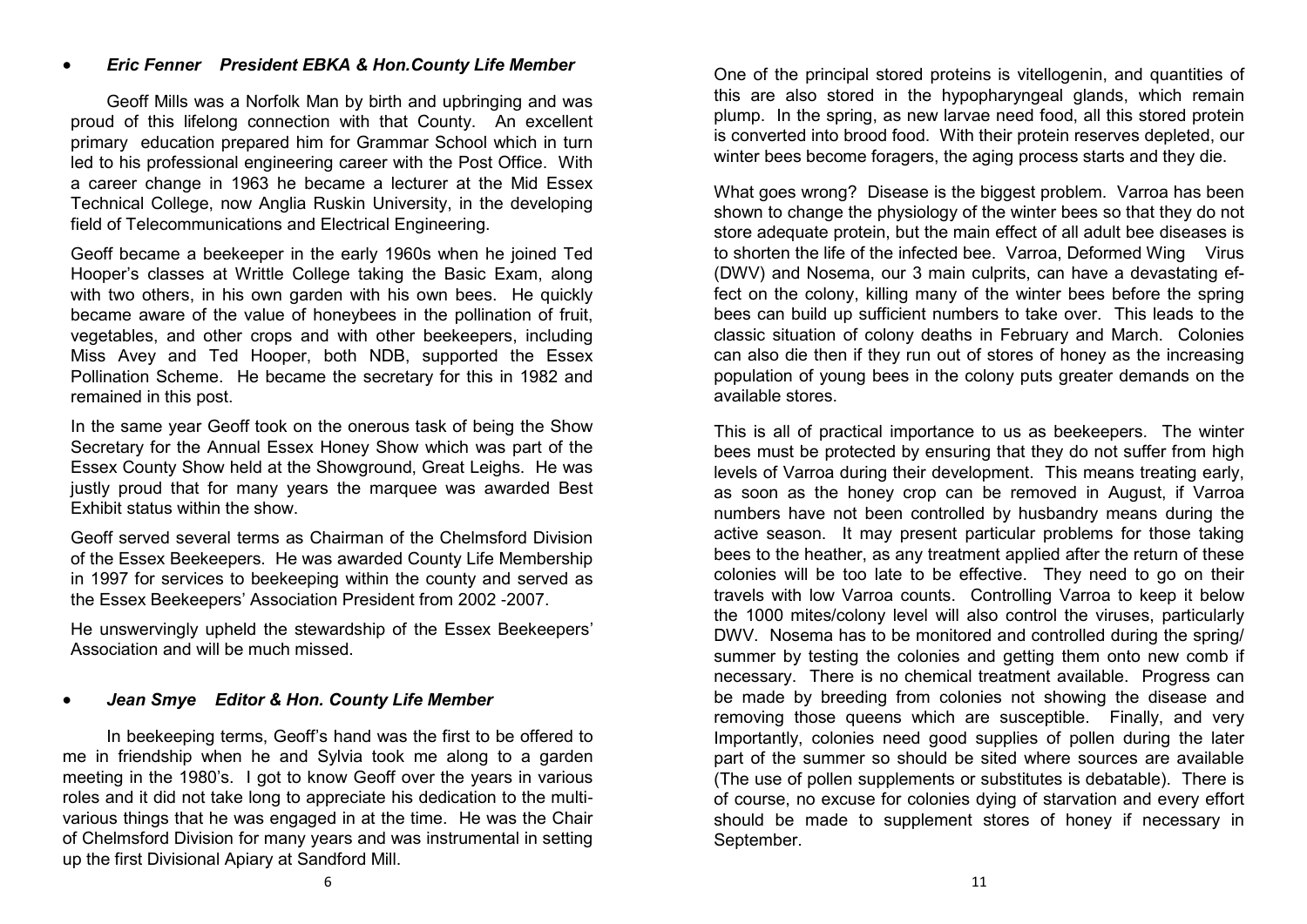#### **A Winters Tale**

#### **Celia Davis - Warwickshire Beekeeper** *via ebees*

While you were tucking into your turkey and Christmas pud, did you stop to think about the bees in your hives? In the middle of winter we tend to forget about them, but those bees are the most important group of bees that will ever live in your apiary and on them depends the existence of the colonies and the success, or otherwise, of next summer's beekeeping. In late summer and autumn the queen continues to lay, although at a reduced rate. The bees that develop from these eggs will have a lower metabolic rate and little work to do as there are fewer larvae to feed and the available forage is meagre. As a result of this they remain 'young' and do not follow the normal pattern of development and aging which we see throughout the summer, when approximately 3 week old bees graduate from in-hive duties to foraging and, as a result, age and die in about 2 – 3 weeks.

It is important to realise that the aging process in a bee switches when that bee becomes a forager. At that point in its life, a number of changes take place: its protein levels drop, its Juvenile Hormone (JH) levels rise and it is then on the slippery slope to death. Our winter bees do not make this transition at 3 weeks, but continue in their physiologically young state until the spring, when they kick-start the massive colony growth which precedes the swarming season. So, how do they prepare for this lifestyle? All newly-hatched workers eat nectar/honey and large quantities of bee bread, which is stored, fermented pollen. The honey provides the carbohydrate in the diet but the pollen contains large amounts of protein plus some fat, minerals and vitamins, and is used to manufacture brood food in the mandibular and hypopharyngeal glands of these young bees so that they can feed larvae. Young winter bees also consume large quantities of bee bread but they do not use it immediately. Instead, much of it is stored in their fat bodies. These are important as storage places and as factories for the manufacture of various substances, including enzymes and other proteins. They are spread throughout the body of the bee, principally in the roof and on the floor of the abdomen where they appear as masses of white cells. Wellfed, winter bees have abundant fat bodies.

The Miss Avey Award was set up by Geoff, Eric Fenner and Val De Vall (the then President of Chelmsford Division). Miss Avey's effects were sold to provide the foundation of the Award, the rules were set up and the award still exist today.

Geoff was the County Show Secretary from 1982 until 1998 when he stood down and Eric and I took over. Geoff was very helpful to us and was never possessive over the role that he had held for so many years.

Just in case you had not guessed Geoff wrote under the name of 'Pollinator' in the *ESSEX BEEKEEPER*. He provided monthly articles over a number of years that gave help and advice to us all.

My memory is that Geoff did not push for any particular role, but was pleased to be asked and whatever he did he did it well.



**Geoff Mills Hon County Life Member EBKA (A favourite photo of Sylvia's — Geoff in the 1980's)**